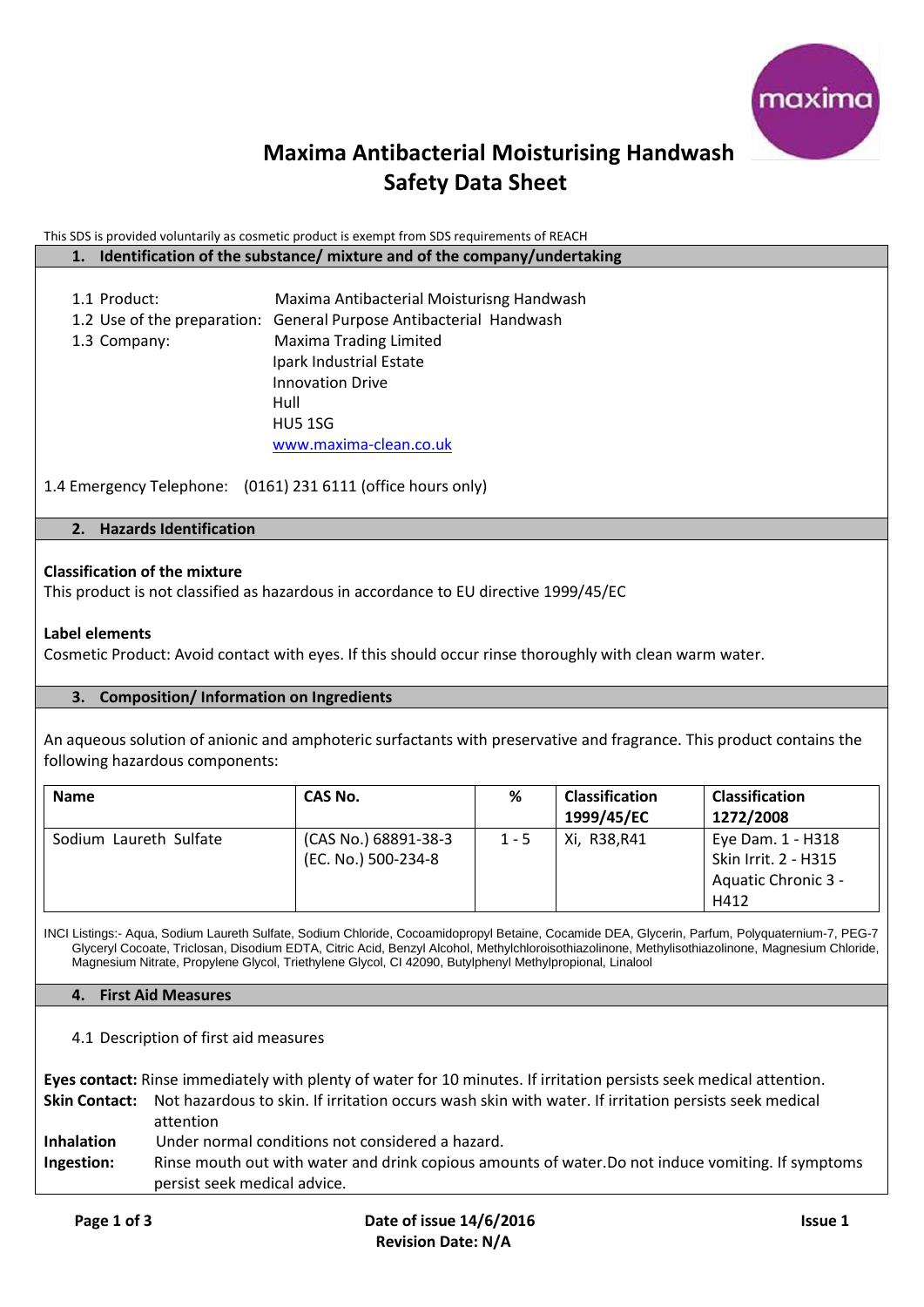

# **Maxima Antibacterial Moisturising Handwash Safety Data Sheet**

This SDS is provided voluntarily as cosmetic product is exempt from SDS requirements of REACH

| 4.2 Most important symptoms and effects, both acute and delayed                                                                                                                                                                       |                                                                                                                                                                                                                                                      |  |  |  |
|---------------------------------------------------------------------------------------------------------------------------------------------------------------------------------------------------------------------------------------|------------------------------------------------------------------------------------------------------------------------------------------------------------------------------------------------------------------------------------------------------|--|--|--|
| <b>Skin Contact:</b><br>Inhalation<br>Ingestion:                                                                                                                                                                                      | Eyes contact: May cause mild irritation<br>May cause mild transient irritation of skin<br>Not expected to be irritating to the respiratory system. Not volatile therefore limited inhalation<br>exposure anticipated<br>May cause mild stomach upset |  |  |  |
|                                                                                                                                                                                                                                       |                                                                                                                                                                                                                                                      |  |  |  |
| 5.                                                                                                                                                                                                                                    | <b>Fire Fighting Measures</b>                                                                                                                                                                                                                        |  |  |  |
| <b>Extinguishing Media:</b><br><b>Fire Fighting Procedures:</b><br><b>Fire &amp; Explosive Hazards:</b>                                                                                                                               | Use Extinguishing Media Appropriate For Surrounding Fire<br>No specific fire fighting procedures given.<br>No unusual fire or explosive hazards noted                                                                                                |  |  |  |
|                                                                                                                                                                                                                                       | <b>6.</b> Accidental Release Measures                                                                                                                                                                                                                |  |  |  |
| Absorb household spillages with e.g. kitchen roll and dispose of in bin. Wipe effected area clean with a damp cloth.<br>For bigger spillages non-household spillages prevent entry into sewer or drains. Soak up with non-combustible |                                                                                                                                                                                                                                                      |  |  |  |
|                                                                                                                                                                                                                                       | absorbents and dispose of as per local legislation. Rinse the affected area with water and mop up any residues.                                                                                                                                      |  |  |  |
|                                                                                                                                                                                                                                       | 7. Handling and Storage                                                                                                                                                                                                                              |  |  |  |
| Handling: Avoid contact with eyes<br>Storage: Store in original containers. Avoid extremes of temperature.                                                                                                                            |                                                                                                                                                                                                                                                      |  |  |  |
|                                                                                                                                                                                                                                       | 8. Exposure controls/ Personal Protection                                                                                                                                                                                                            |  |  |  |
| <b>Ventilation:</b><br><b>Respirators:</b><br><b>Protective Gloves:</b>                                                                                                                                                               | No special requirements<br>No special requirements<br>No special requirements                                                                                                                                                                        |  |  |  |
| <b>Eye Protection:</b>                                                                                                                                                                                                                | No special requirements                                                                                                                                                                                                                              |  |  |  |
|                                                                                                                                                                                                                                       | 9. Physical and Chemical Properties                                                                                                                                                                                                                  |  |  |  |
| Colour:<br>Odour:<br><b>Solubility Description:</b><br><b>Specific Gravity:</b><br><b>Melting Point:</b><br><b>Boiling Point:</b><br>pH:                                                                                              | <b>Blue Clear Liquid</b><br><b>Distinctive Perfumed</b><br>Fully Soluble In All Proportions<br>1.02 -1.04 @20°C<br>$\sim 0^{\circ}C$<br>102°C<br>$4.5 - 5.5$                                                                                         |  |  |  |
| 10. Stability and Reactivity                                                                                                                                                                                                          |                                                                                                                                                                                                                                                      |  |  |  |
| <b>Stability:</b><br><b>Polymerisation Description:</b>                                                                                                                                                                               | Stable under normal conditions<br><b>Hazardous Decomposition Products:</b><br>None<br>Not relevant.                                                                                                                                                  |  |  |  |